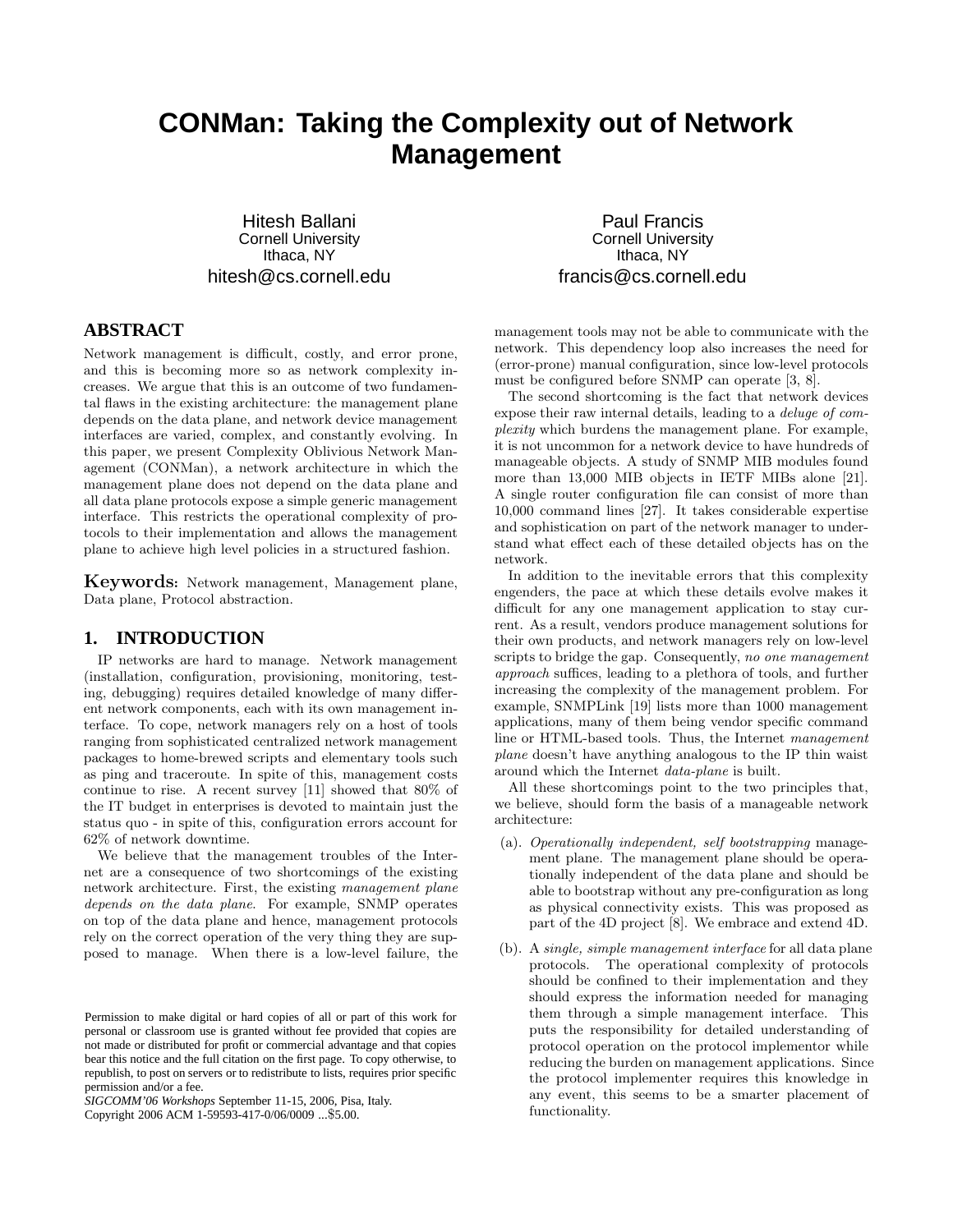With a goal towards stimulating discussion and new thinking about network management, this paper describes a network management architecture, Complexity Oblivious Network Management (CONMan), that follows these principles. CONMan includes the 4D configuration-free management channel. This channel is established and maintained separately from the data plane and hence, serves as a substrate for the rest of the management framework. All protocols and devices express their capability and their functionality using a generic abstraction. This allows the management plane to understand the potential of the underlying network, to configure it in line with the desired high-level policies and to fix it when something breaks, without being encumbered by the details of the protocol/device implementation. Having a fixed interface between the management plane and the data plane also allows for independent evolution of the two.

Note that CONMan does not change the operation of data plane protocols nor does it dictate the way they are implemented – only the management interface of each protocol should conform to our proposal. Thus, while the management interface gives the appearance of protocol modularity, the protocol implementation itself may be modular or monolithic.

## **2. CONMan ARCHITECTURE**

## **2.1 Terminology and Overview**

Our architecture consists of devices (routers, switches, hosts, etc.) and one or more network managers (NMs). Though there are a number of issues associated with operating multiple NMs, in this paper we assume a single NM. Many such issues and the way CONMan deals with them are detailed in [2]. A NM is a software entity that resides on one of the network devices and manages some or all of them. Each device has a globally unique, topologically independent identifier (device-id) that may carry cryptographic meaning. Each device also has an internal management agent (MA) that is responsible for the device's participation in the management plane. While the rest of the paper talks about a device performing management tasks, in actuality it is the device's MA that is responsible for these. All protocols and applications in devices are modeled as protocol modules. Each protocol module has a name as well as an identifier that is unique within the device. Examples of module names include "IPv4", "RFC791", or even a URI (which might be useful for naming applications). Thus, modules can be uniquely referred to using tuples of the form  $\leq$  module Name, moduleid,device-id>.

CONMan achieves the first principle by borrowing techniques used by 4D for its discovery and dissemination plane [8]. As long as there is physical connectivity, 4D provides a robust management channel that allows NMs and devices to discover and communicate with each other. Devices can communicate indirectly by passing messages through an NM. For lack of space, we omit the details of how this is done and refer the reader to [8].

In order to satisfy the second principle, protocol modules self describe themselves using a generic abstraction - this is the Module Abstraction. The driving idea behind our abstraction is to identify the basic characteristics that virtually all protocols share. Consequently, we model every protocol module as a node with connections to other nodes, certain generic switching capabilities, certain generic filtering ca-



Figure 1: Modules, pipes, and dependencies form a graph that describes the operation of a device (in particular) and the network (in general). The figure on the right shows the major components of the module abstraction. Note that some modules may not require all elements of the abstraction to describe themselves.

pabilities, certain performance and security characteristics, and certain dependencies. This abstraction captures what the protocol is capable of (capabilities) and what it depends on (dependencies). Also, the module can be configured to achieve the desired functionality by creating and deleting various components of the abstraction.

Together, the management channel and the module abstraction allow the NM to manage the network based on high-level policies and goals in a structured fashion. Each device uses the management channel to inform the NM of its physical connectivity, all modules that it contains and their respective module abstractions. This provides the NM with the real picture of the network - it does not need to reverse engineer numerous low-level and non-intuitive parameters. The module abstraction allows the NM to understand exactly how packets may flow (or not flow) through a given module and hence, from application to application.

Given the network's real picture and the high-level goals and policies that need to be satisfied, the NM builds a graph of modules in various devices that satisfy these. This graph captures how each module should function and hence, how each module should be configured. The NM then configures the modules accordingly through the management channel. Thus, the NM can configure the entire network from the ground up with a minimum of protocol-specific knowledge. We believe that such as approach would ameliorate most of the problems afflicting network management today.

## **2.2 Module abstraction**

There are two kinds of modules: data plane modules and control plane modules. Examples of data plane modules (or data modules for short) include  $\text{TCP}^1$ , IP, Ethernet, while examples of control plane modules (or control modules for short) include routing algorithms and negotiation algorithms like IPSec's IKE or PPP's LCP and NCPs.

Data modules connect to each other to carry data packets. These connections are called pipes. Control modules also connect to data modules using pipes for delivery services. Data modules may require the use of a control module; we refer to this as a dependency. For instance, in Figure 1, the IPsec module has a (data plane) pipe to IP, and has a dependency on IKE, which in turn has a pipe to UDP. Ultimately, modules, pipes, and dependencies form a graph

<sup>&</sup>lt;sup>1</sup>The paper does not provide citations or acronym definitions for standard protocols.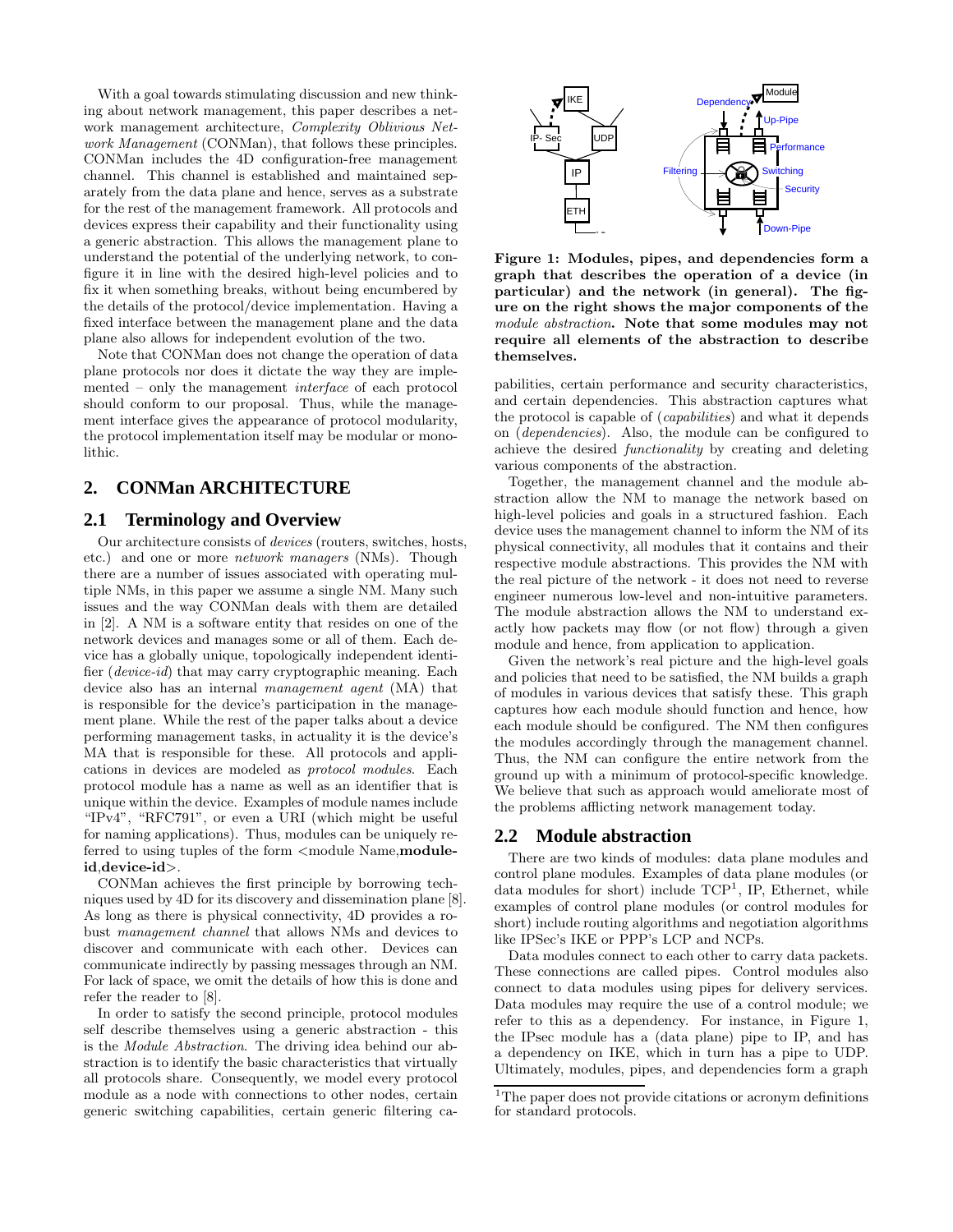that in some sense describes the operation of the network. The actual module abstraction, as shown on the right in figure 1, tries to capture the capabilities, the dependencies and the functionality of protocol modules in generic and abstract terms. In the following, we briefly describe the components of the module abstraction: pipes, switches, filters, performance, and security.

### *2.2.1 Pipes*

 $Up$  and  $Down$  pipes connect modules to other modules above and below themselves in the same device, and are point-to-point. Physical links are Across pipes, and can be point-to-point or broadcast. The path between two modules in two different devices is the sequence of up-down and physical across pipes through which packets travel.

Because they are physical, the NM cannot create across pipes per se, but can discover and enable them. On the other hand, the NM can create up and down pipes to construct paths between modules. The NM can also discover and potentially disallow up and down pipes created by other means. For example, a HTTP-client initiating a TCP connection results in a pipe between the HTTP-client module and the TCP module which will be discovered by the NM. Each module lists with which other modules it may have up/down pipes. Each module also lists what it considers to be its peer modules. For instance, TCP modules are peers with each other, and HTTP-client modules are peers with HTTP-server modules. Note that pipes may have dependencies that need to be satisfied before they can be created or enabled. For example, a pipe may require other pipes to be created or switch state to be specified (see below) before it can be created.

#### *2.2.2 Switch*

Modules use the switch abstraction to self-describe how packets potentially or actually flow between pipes. Each switch entry can be unicast or multicast, and can have a small number of basic configurations: packets pass between down and up pipes ([down  $\Rightarrow$  up] and [up  $\Rightarrow$  down] switching, e.g. TCP module), [down ⇒ down] switching (e.g. IP module with forwarding enabled),  $[up \Rightarrow up]$  switching (e.g. IP module with loopback functionality),  $[up \Rightarrow physical]$  and  $[physical \Rightarrow up]$  switching (eg. Ethernet module). Within this basic configuration, more detailed switching information may be configured by the NM, or via other means, for instance a routing protocol.

#### *2.2.3 Filters*

The filter abstraction allows modules to describe whether and how they can filter packets. Filters are described in terms of other abstracted components: pipes, module types, device, or specific modules. Note that in configuring a filter, the NM only needs to specify the component names or identifiers that need to be filtered - it is the protocol implementation that is responsible for determining the relevant protocol fields.

#### *2.2.4 Security*

A module may have the means to ensure the integrity, authenticity or confidentiality (or some combination of the three) of its communication with any given peer. Such modules advertise their ability to establish secure communication. The state associated with these security features, for

| Name                       | Caller       | Callee        | Description  |
|----------------------------|--------------|---------------|--------------|
| showPotential              | <b>NM</b>    | MA of device  | Sec. 2.3.1   |
| showActual                 | <b>NM</b>    | MA of device  | Sec. 2.3.1   |
| create, delete             | NΜ           | MA of device  | Sec. 2.3.1   |
| conveyMessage              | Module       | NΜ            | Sec. 2.3.1   |
|                            | source)      |               |              |
| conveyMessage              | NΜ           | Module        | Sec. 2.3.1   |
|                            |              | (destination) |              |
| test                       | NΜ           | Module        | Sec. $2.3.2$ |
| <i>listFieldsAndValues</i> | Module       | <b>NM</b>     | Sec. $2.4$   |
|                            | (Inspecting) |               |              |
| <i>listFieldsAndValues</i> | NM           | Module        | Sec. $2.4$   |
|                            |              | Target)       |              |

Table 1: Functions that are part of the CONMan architecture

example the keying material, may be determined by the module through interaction with the peer module (example, SSL). In other cases, this state may have to be provided by an external entity and is advertised as a dependency (example, IP-Sec dependency on IKE).

#### *2.2.5 Performance*

Unlike the above components, which are quite specific in nature, performance is harder to specify and manipulate. In our current abstraction, performance is reported in terms of six generic performance metrics - delay, jitter, bandwidth, loss-rate, error-rate, and ordering. These encompass most of the IP performance metrics proposed by IETF [25] (though in our architecture the metrics can be used by any module that has the ability to describe its performance, not just the IP module). Additional metrics, such as power, can be added as needed.

Modules and pipes report on their performance with these metrics. They can also advertise the ability to offer performance trade-offs. For example, many MAC layer protocols offer optional error correcting checksums which represent a trade-off between error-rate on one hand and bandwidth and delay on the other. Similarly, the amount of buffering done by the IP module provides a trade-off between loss-rate and delay/jitter. Instead of exposing the low-level options and the associated parameters, modules specify the trade-offs they can enforce. Just as with filters, the module might allow these trade-offs to be applied to specific traffic classes as specified by the names of modules or pipes and this too is advertised. The NM, based on some high-level performance goals, can choose from the trade-offs offered by these modules which can then configure and coordinate the low level values. Similarly, modules may also advertise their performance enforcement capabilities, for example their ability to queue or shape packets or their ability to enforce certain service classes. The NM can then use this to satisfy network-wide performance goals. Due to space constraints we do not discuss how performance enforcement in modeled in the CONMan abstraction – [2] details this and describes a real-world performance management example.

## **2.3 Network Manager (**NM**)**

Using the two-way communications channel provided by 4D between itself and the devices, the NM discovers the physical topology of the network, as well as the actual and potential logical protocol structure. This section describes the set of primitive functions used by the NM and device MAs to configure and debug the network.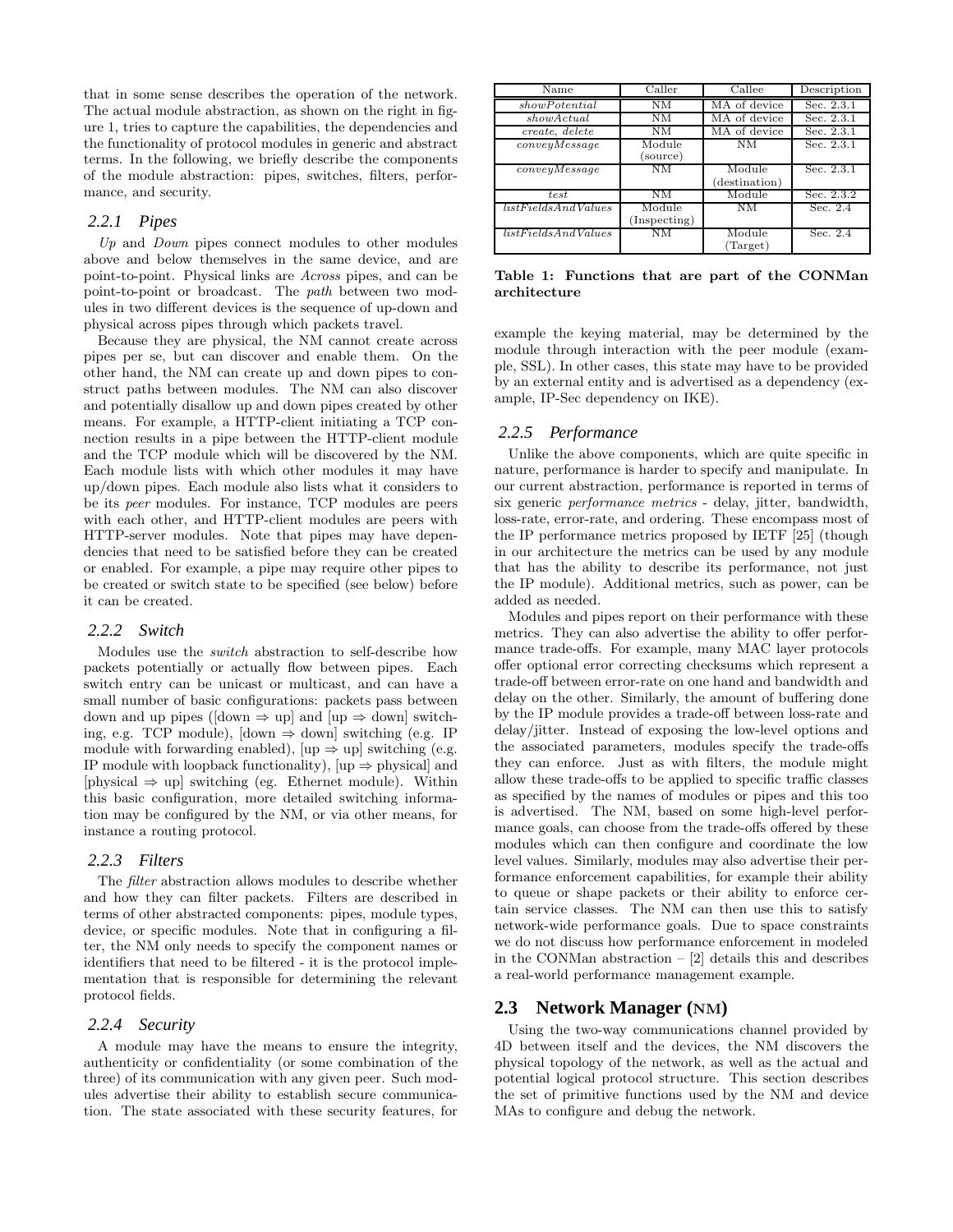| Parameter     | What is advertised?                                                 |
|---------------|---------------------------------------------------------------------|
| Name          | <module-name,module-id,device-id></module-name,module-id,device-id> |
| Up and        | Information about up and down pipes such as                         |
| Down pipes    | connectable-modules, dependencies etc.                              |
| Physical      | Information about the physical across pipes (if                     |
| across pipes  | any) connected to the module                                        |
| Peerable-Mod. | Set of modules that can be peers of this module                     |
| Filter        | Classification based on which filtering can be                      |
|               | done - this includes what can be filtered and                       |
|               | where it can be filtered                                            |
| Switch        | Possible switching between up, down and                             |
|               | physical pipes; the kind of switch state that                       |
|               | governs the switching and if it is generated                        |
|               | locally or needs to be provided externally                          |
| Performance   | Performance metrics that are reported for the                       |
| Reporting     | module's pipes, filters, switch etc.                                |
| Performance   | Traffic classes to which performance trade-offs                     |
| Trade-Offs    | can be applied and the possible trade-offs                          |
| Security      | Ability to secure communication with the peer                       |
|               | modules. If the state needed for this is to be                      |
|               | provided, it is advertised as a dependency.                         |

Table 2: Module abstraction; showPotential () describes each module using this abstraction

#### *2.3.1 Network Configuration*

The following functions capture the NM's interaction with the devices in the network as part of network configuration. Table 1 shows these and other functions offered by the NM, the MAs of devices, and the modules themselves.

- showPotential  $()$  allows the NM to determine a device's potential configuration. The device returns a list of modules with their abstractions. The type of information returned for each module is shown in table 2.
- showActual  $\ell$ ) allows the NM to determine the actual connectivity and state of modules in a device. The state of each module includes state for all the pipes, the switch, filters, trade-offs, performance and security enforcement elements. Also returned is a report on the performance parameters. In effect, the NM is presented with the network reality - a module graph and associated information which allows it to understand how the device (and hence, the network) is or should be behaving. By contrast, in the current set up, the NM is presented with all kinds of MIB objects from which it must deduce network behavior.
- *create* () and *delete* () allow the NM to create and delete pipes, filter-rules, switch-rules, trade-offs to be enforced and performance enforcement state. Note that the showPotential () function provides the NM with all the information it needs to create and delete components.

The NM needs very little protocol specific knowledge to use these primitives. For instance, it can create up and down pipes simply by satisfying their dependencies and invoking the create function. It is the protocol implementation that is responsible for all the protocol-specific exchange and configuration that needs to be done to actually install the state that instantiates the pipe. For example, establishing an up pipe for a GRE module amounts to creating a new GRE tunnel, which in turn requires the module to communicate with its peer GRE module about the tunnel key values to be used. The GRE module advertises this need for peer coordination as a dependency. To facilitate the actual co-ordination between peer modules, the NM provides:

• *conveyMessage ()* allows modules to convey messages to each other through the NM (see detailed example in section 2.5).

## *2.3.2 Debugging*

In CONMan, modules provide a test () function with which the NM can test connectivity of the module to any of its peer modules. Invoking the test function causes the module to check protocol specific parameters with the desired peer module through the management channel (using conveyMessage). Testing might also require modules to send packets to their peer over the data plane. Some existing protocol implementations, for example Cisco's GRE implementation [30], already have something akin to such a test function. Also, Microsoft is currently working on adding a similar functionality to help users debug the Windows network stack [23]. Here, a process is able ask protocol modules if they believe themselves to be healthy.

Given a problem in communication between two application modules, the NM can debug it by tracing and testing the sequence of modules and pipes between them. We think that through such a structured debugging approach, the NM can determine the root-cause of most network problems.

## **2.4 Hiding Complexity**

Much of the complexity reduction of CONMan comes from the fact that the NM operates in terms of the abstract components, while the protocol modules themselves translate these into concrete protocol objects.

For example, the NM can simply ask a module to filter packets between two given modules - "check if the packet is from module  $\langle IP, B, y \rangle$  and going to  $\langle FOO, C, z \rangle$ " (where FOO is an application module with up-down pipes to TCP). The inspecting module itself is responsible for determining the actual protocol fields. For example, given the high-level specification above, the inspecting module determines that it needs to "filter packets from source address 128.19.2.3 and destined to address 20.3.4.5, port 592". This ensures that the NM, while being opaque to protocol-specific fields, can trace the paths between applications and hence, can reason about its policies regarding a particular application-module.

In some cases, the inspecting module may know what fields and field values to check for on its own. But in other cases, it may not. To address this, CONMan modules provide a listFieldsAndValues () function. This allows other modules to query the target module for the low-level fields and field values corresponding to the identifiers associated with its components. Hence, in the example above, the inspecting module can send queries to the target modules  $\langle IP, B, y \rangle$ and  $\langle$ FOO,**C**, $z$  $>$  (via the NM), as well as to the modules below them, and ask those modules what field values it should be checking for.

Such an approach also allows for maintenance of network state dependencies - the need to update the relevant state in different modules when some low-level value in a given module changes. To ensure this, the NM maintains the dependencies between component identifiers (that have been resolved) and low-level fields. Also, the NM installs triggers in the target modules telling them to inform the NM when their low-level values change.

Note that not all detailed protocol values can be or should be determined by the protocols themselves. For instance, it appears difficult to expect IP modules to chat among them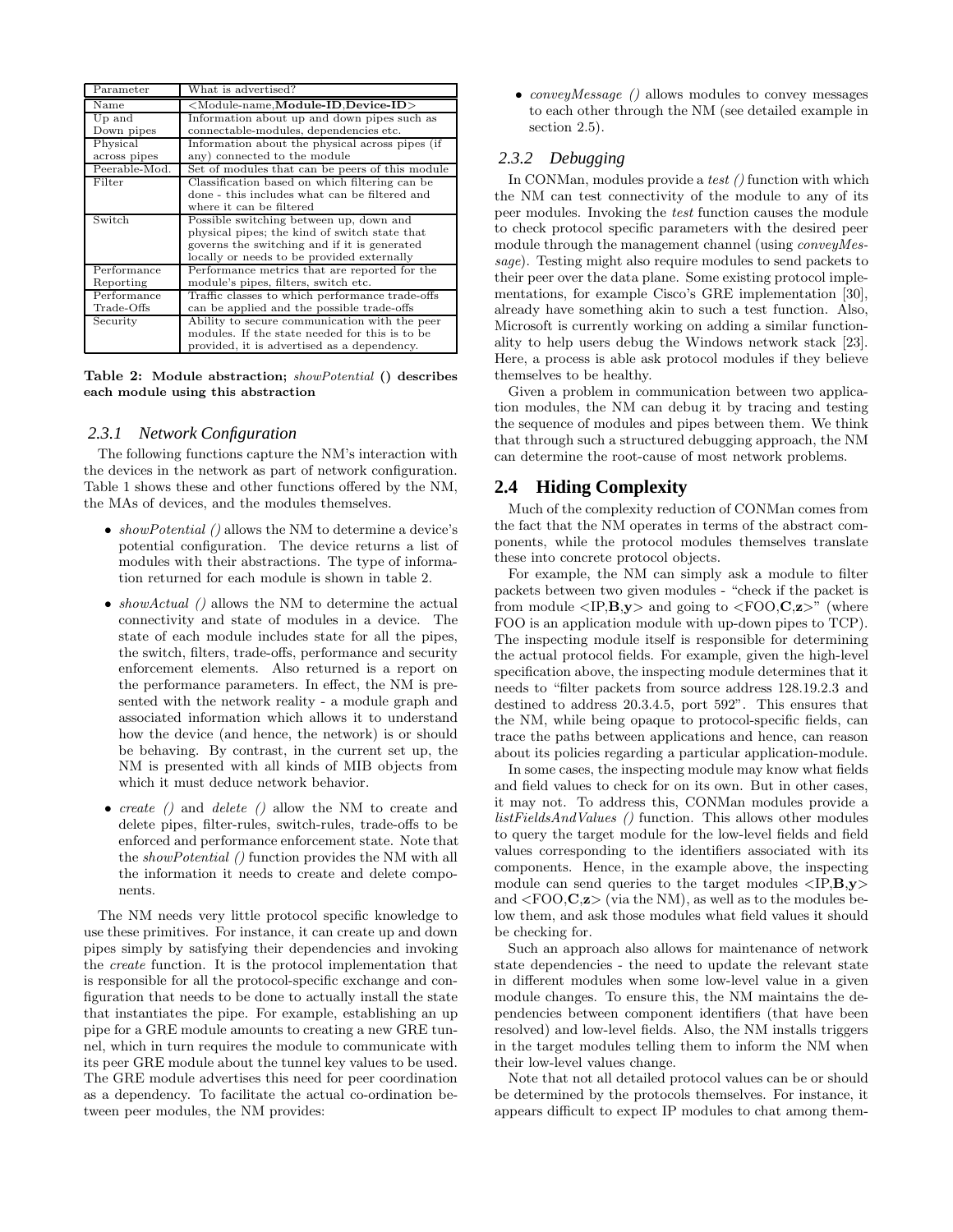selves and assign IP addresses. This is best done by the NM having explicit knowledge of how to assign IP addresses (as DHCP servers do today). Similarly, some filtering instances such as matching on regular expressions in HTML are best left to specialized NMs such as Intrusion Detection Systems. Where to draw the line between what to abstract and what to make explicit is part of the design challenge of CONMan.

Finally, many data-plane protocols rely on externally generated state for their operation. In the Internet, controlplane protocols generate some of this state. For example, routing protocols generate the IP routing table. Similarly, LCP generates PPP configuration state. With CONMan, control modules do not fit into the generic module abstraction presented above. Instead, control modules advertise their ability to provide the state for certain data modules and the NM simply uses them. For example, the PPP module could advertise that is has a dependency on external state (say X) and the LCP module advertises that it can satisfy dependency X. However, this approach does not address the issue of the configuration required by the control modules. It also hinders the ability of the NM to do root-cause analysis since the NM does not understand the operation of the control modules nor does it understand the state generated by them. For example, the NM does not understand BGP and hence, cannot be expected to debug routing flaps and the resulting prefix dampening. Alternatively, CONMan can possibly be used to replace some existing control protocols, such as DHCP and LCP, especially those that operate within a single domain. Indeed, the 4D authors argue that centralized configuration of IP routing tables and filters via the 4D management channel should replace existing decentralized routing protocols like OSPF. A characterization of the scenarios in which existing protocols need to be retained against the ones in which they should be replaced is part of our future work.

## **2.5 CONMan in action**

We now use a GRE-IP tunnel configuration example to elucidate the advantages of CONMan over the status quo. A GRE-IP tunnel is characterized by a source and a destination IP address and a key value - the source and the destination must agree on the key for the tunnel to operate correctly. Hence, configuring a GRE-IP tunnel involves determining the IP addresses of the tunnel end-points, the key values, whether to use sequence numbers (sequence numbers help with in-order delivery of tunneled packets) and other protocol specific details such as tunnel TTL, the TOS field for tunneled packets, whether to use checksums or not, whether to use path-mtu-discovery or not.

In the current set-up, the management plane must specify all these low level configuration details. For example, consider an ISP's router (A) that needs to tunnel all traffic from a customer facing interface to another router (B) through a GRE-IP tunnel (as shown in figure 2). The figure also shows a configuration snippet needed to achieve this on a Linux router "Today". Apart from the configuration being complex, it leaves the door open for many kinds of errors. Some such error possibilities have been marked with labels adjacent to the snippet: (a). not configuring the host as a router, (b). misconfiguring the underlying routing so that traffic from the wrong customer goes into a tunnel or the tunneled traffic is delivered to the wrong customer at the other end, (c). configuring the tunnel end points with the wrong



Figure 2: GRE-IP tunnels for ISPs' customers - the figure shows the module connectivity that the NM aims to achieve. Also shown is a configuration script on a Linux router needed to achieve this "Today" and what the management plane would need to do with "CONMan" in place.

key values and (d). using tunnel end point IP addresses that are wrong or do not have IP connectivity between them.

As a contrast, with CONMan, the NM logic maps the highlevel tunneling goal into what it can do – building pipes and modules. The NM uses the showPotential and showActual primitive at A and B to determine the relevant modules and their abstraction. It then maps the aforementioned goal of tunneling packets between customers to the task of building a path between the customer interfaces of devices A and B that goes through the respective GRE modules. This path labeled as (1) to (11) in figure 2. The NM realizes that pipes (1) and (6) are physical pipes and hence, only needs to build pipes (2) through (5) at router A. It does so by invoking five primitives (shown in the figure) at the appropriate modules of router A. Note that similar invocations are needed at router B. The module abstractions inform the NM of the dependencies that need to be satisfied when invoking these primitives. For example, the GRE abstraction (not shown here in the interest of brevity) states that the creation of an up pipe has a dependency on the peer module. Hence, when the NM creates pipe-3, it needs to inform the GRE module in router A of the peer GRE module in router B. This allows the GRE modules in A and B to use the conveyMessage function to communicate and coordinate various protocol specific values. For instance, it is these GRE modules that coordinate the key values to be used by the tunnel and the NM does not have to deal with any such protocol-specific details. The modules similarly coordinate other details like sequence number usage based on other abstract information provided by the NM when invoking these primitives. Hence, while this example leaves out a lot of details, it does capture the essence of how most network management operations would be simplified by having CONMan in place.

## **3. RELATED WORK**

There is a tremendous amount of past work in network management, the most relevant of which we briefly cite here, and none of which focuses on hiding management complexity inside protocol implementations as CONMan does. On the commercial side, SNMPLink [19] lists many existing man